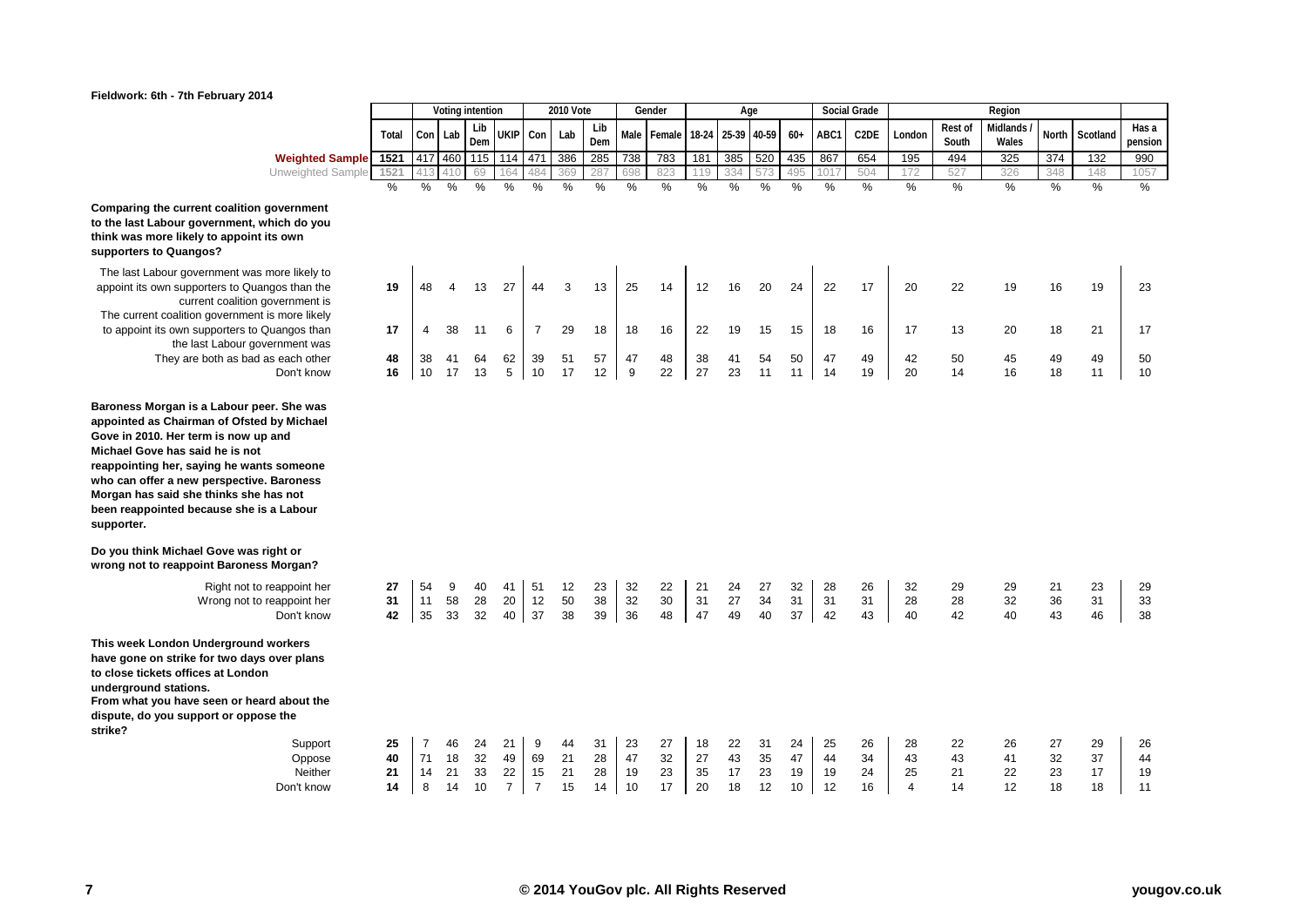|                                                                                                                                                                                                                                                                                                                                                                                                                                                                                                                                                                                                                                                   |                |                |                | Voting intention |                            |                | <b>2010 Vote</b> |                |                | Gender                        |                |                | Age            |                |                | <b>Social Grade</b> |                      |                  | Region            |                |                |                  |
|---------------------------------------------------------------------------------------------------------------------------------------------------------------------------------------------------------------------------------------------------------------------------------------------------------------------------------------------------------------------------------------------------------------------------------------------------------------------------------------------------------------------------------------------------------------------------------------------------------------------------------------------------|----------------|----------------|----------------|------------------|----------------------------|----------------|------------------|----------------|----------------|-------------------------------|----------------|----------------|----------------|----------------|----------------|---------------------|----------------------|------------------|-------------------|----------------|----------------|------------------|
|                                                                                                                                                                                                                                                                                                                                                                                                                                                                                                                                                                                                                                                   | Total          |                | Con Lab        | Lib<br>Dem       | <b>UKIP</b>                | Con            | Lab              | Lib<br>Dem     |                | Male Female 18-24 25-39 40-59 |                |                |                | $60+$          | ABC1           | C <sub>2</sub> DE   | London               | Rest of<br>South | Midlands<br>Wales | <b>North</b>   | Scotland       | Has a<br>pension |
| <b>Weighted Sample</b>                                                                                                                                                                                                                                                                                                                                                                                                                                                                                                                                                                                                                            | 1521           | 417            | 460            | 115              | 114                        | 471            | 386              | 285            | 738            | 783                           | 181            | 385            | 520            | 435            | 867            | 654                 | 195                  | 494              | 325               | 374            | 132            | 990              |
| Unweighted Sample                                                                                                                                                                                                                                                                                                                                                                                                                                                                                                                                                                                                                                 | 1521           |                | 410            | 69               | 164                        | 484            | 369              | 287            | 698            | 823                           | 119            | 334            | 573            | 495            | 101            | 504                 | 172                  | 527              | 326               | 348            | 148            | 1057             |
| Who do you blame more for this week's<br>strike on the underground?                                                                                                                                                                                                                                                                                                                                                                                                                                                                                                                                                                               | %              | %              | %              | %                | %                          | $\frac{0}{2}$  | $\frac{9}{6}$    | %              | $\frac{0}{6}$  | %                             | %              | %              | $\frac{0}{6}$  | $\frac{0}{2}$  | %              | %                   | $\frac{0}{2}$        | %                | %                 | $\frac{0}{2}$  | $\%$           | %                |
| The RMT trade union                                                                                                                                                                                                                                                                                                                                                                                                                                                                                                                                                                                                                               | 27             | 58             | 10             | 22               | 42                         | 57             | 10               | 18             | 38             | 18                            | 17             | 28             | 25             | 34             | 30             | 23                  | 35                   | 33               | 24                | 19             | 28             | 32               |
| The management of London's underground, TfL                                                                                                                                                                                                                                                                                                                                                                                                                                                                                                                                                                                                       | 23             | 5              | 44             | 19               | 17                         | 8              | 39               | 24             | 24             | 21                            | 21             | 20             | 25             | 22             | 23             | 22                  | 32                   | 19               | 22                | 22             | 26             | 24               |
| Both equally<br>Don't know                                                                                                                                                                                                                                                                                                                                                                                                                                                                                                                                                                                                                        | 31<br>19       | 26<br>11       | 27<br>19       | 35<br>24         | 27<br>14                   | 27<br>9        | 30<br>21         | 37<br>21       | 27<br>11       | 36<br>26                      | 36<br>27       | 23<br>28       | 36<br>14       | 31<br>13       | 31<br>15       | 32<br>23            | 29<br>$\overline{4}$ | 29<br>19         | 36<br>18          | 32<br>26       | 30<br>17       | 31<br>13         |
| Currently, the law requires trade unions to<br>hold a ballot of the relevant members before<br>calling a strike. Strikes are legal when a<br>majority of those voting support strike<br>action. In the ballot that led to this week's<br>strike, 77% of those voting supported a<br>strike while 23% opposed the strike. The<br>turnout was 40%, which meant that the<br>proportion of ALL of the relevant RMT<br>members voting for a strike was around<br>30%<br>Would you support or oppose a new law that<br>required a majority of ALL the relevant trade<br>union members to support strike action, not<br>just a majority of those voting? |                |                |                |                  |                            |                |                  |                |                |                               |                |                |                |                |                |                     |                      |                  |                   |                |                |                  |
| Support – legal strikes should have the backing<br>of a majority of the relevant trade union<br>members                                                                                                                                                                                                                                                                                                                                                                                                                                                                                                                                           | 48             | 74             | -31            | 63               | 60                         | 70             | 33               | 49             | 53             | 43                            | 38             | 42             | 51             | 54             | 52             | 43                  | 48                   | 56               | 45                | 41             | 47             | 53               |
| Oppose – no such rule applies to the election of<br>MPs, very few of whom have the support of a<br>majority of their constituents                                                                                                                                                                                                                                                                                                                                                                                                                                                                                                                 | 33             | 15             | 50             | 29               | 32                         | 18             | 47               | 35             | 34             | 31                            | 33             | 32             | 34             | 31             | 32             | 33                  | 33                   | 28               | 35                | 35             | 37             | 34               |
| Don't know                                                                                                                                                                                                                                                                                                                                                                                                                                                                                                                                                                                                                                        | 19             | 11             | 20             | 9                | 8                          | 13             | 20               | 17             | 13             | 26                            | 30             | 25             | 15             | 15             | 16             | 24                  | 19                   | 16               | 19                | 24             | 16             | 13               |
| And would you support or oppose a law<br>declaring the London underground as an<br>'essential service' and banning ALL strikes<br>by people working on the underground?                                                                                                                                                                                                                                                                                                                                                                                                                                                                           |                |                |                |                  |                            |                |                  |                |                |                               |                |                |                |                |                |                     |                      |                  |                   |                |                |                  |
| Support a ban on strikes on the underground<br>Oppose a ban<br>Don't know                                                                                                                                                                                                                                                                                                                                                                                                                                                                                                                                                                         | 37<br>43<br>20 | 62<br>26<br>12 | 22<br>59<br>19 | 30<br>46<br>24   | 45<br>49<br>$\overline{7}$ | 59<br>27<br>15 | 20<br>62<br>18   | 26<br>52<br>21 | 40<br>47<br>13 | 34<br>39<br>28                | 23<br>46<br>31 | 36<br>43<br>21 | 36<br>45<br>19 | 43<br>39<br>17 | 38<br>46<br>16 | 35<br>39<br>26      | 43<br>44<br>13       | 43<br>37<br>20   | 36<br>43<br>21    | 29<br>48<br>23 | 26<br>50<br>24 | 40<br>45<br>16   |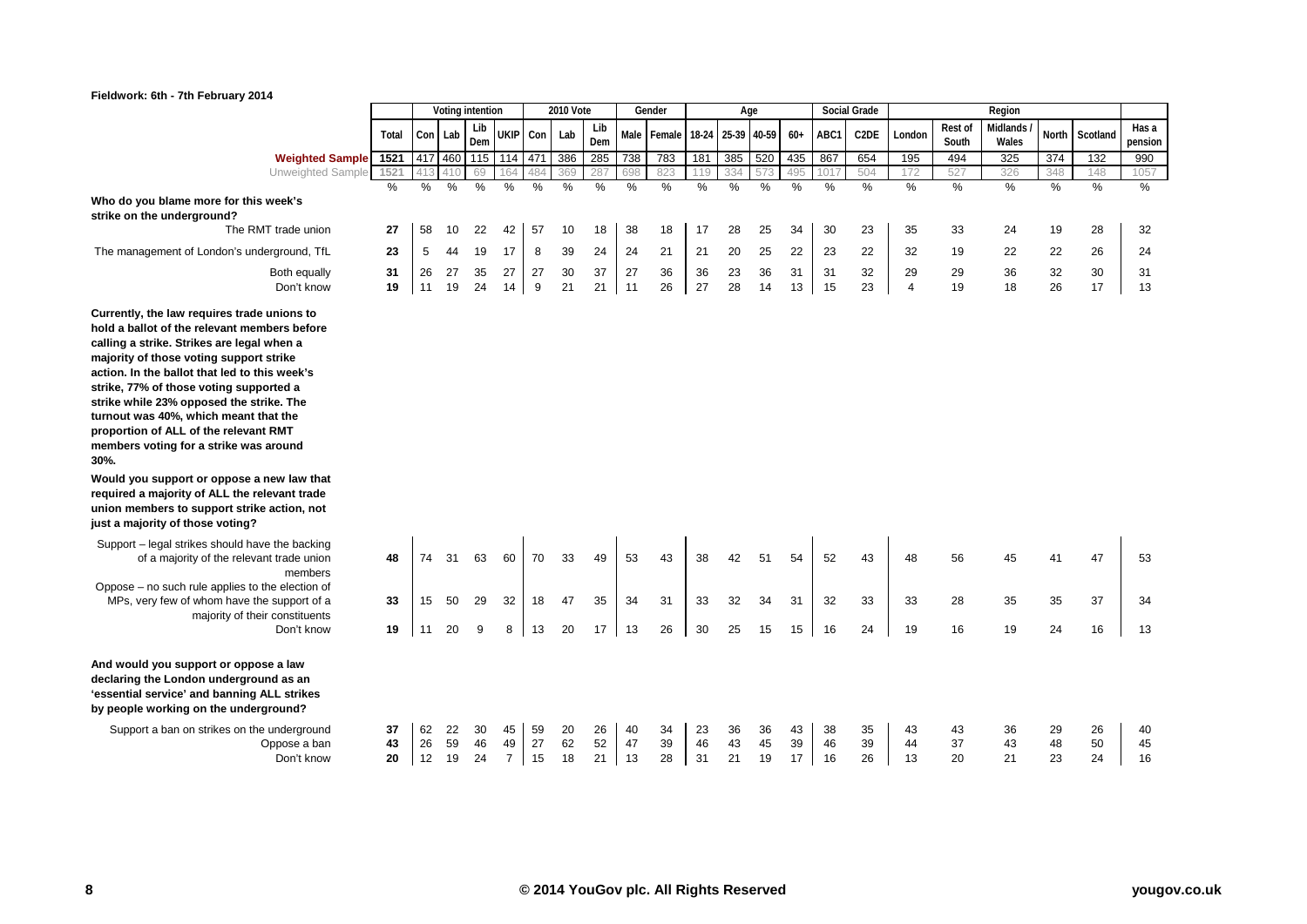

|                                                                                                                                                                                                                                                                                                                                                                                                                                                                                                                                                        |              |                |                 | Voting intention |                |                | <b>2010 Vote</b> |                |     | Gender       |              |                | Age |                |                | <b>Social Grade</b> |              |              | Region   |               |               |         |
|--------------------------------------------------------------------------------------------------------------------------------------------------------------------------------------------------------------------------------------------------------------------------------------------------------------------------------------------------------------------------------------------------------------------------------------------------------------------------------------------------------------------------------------------------------|--------------|----------------|-----------------|------------------|----------------|----------------|------------------|----------------|-----|--------------|--------------|----------------|-----|----------------|----------------|---------------------|--------------|--------------|----------|---------------|---------------|---------|
|                                                                                                                                                                                                                                                                                                                                                                                                                                                                                                                                                        |              |                |                 | Lib              |                |                |                  | Lib            |     |              | 18-24        | 25-39 40-59    |     |                |                |                     |              | Rest of      | Midlands |               |               | Has a   |
|                                                                                                                                                                                                                                                                                                                                                                                                                                                                                                                                                        | Total        |                | Con Lab         | Dem              | <b>UKIP</b>    | Con            | Lab              | Dem            |     | Male Female  |              |                |     | $60+$          | ABC1           | C <sub>2</sub> DE   | London       | South        | Wales    | North         | Scotland      | pension |
| <b>Weighted Sample</b>                                                                                                                                                                                                                                                                                                                                                                                                                                                                                                                                 | 1521         | 417            | 460             | 115              | 114            | 471            | 386              | 285            | 738 | 783          | 181          | 385            | 520 | 435            | 867            | 654                 | 195          | 494          | 325      | 374           | 132           | 990     |
| Unweighted Sample                                                                                                                                                                                                                                                                                                                                                                                                                                                                                                                                      | 1521         |                | 410             | 69               | 164            | 484            | 369              | 287            | 698 | 823          | 119          | 334            | ΄3  | 495            | 101            | 504                 | 172          | 527          | 326      | 348           | 148           | 1057    |
|                                                                                                                                                                                                                                                                                                                                                                                                                                                                                                                                                        | %            | %              | $\frac{0}{0}$   | %                | %              | %              | $\frac{0}{0}$    | %              | %   | %            | %            | %              | %   | %              | $\frac{0}{0}$  | $\frac{0}{0}$       | $\%$         | $\%$         | %        | $\frac{0}{0}$ | $\frac{0}{0}$ | %       |
|                                                                                                                                                                                                                                                                                                                                                                                                                                                                                                                                                        |              |                |                 |                  |                |                |                  |                |     |              |              |                |     |                |                |                     |              |              |          |               |               |         |
| Bob Crow, the leader of the RMT trade                                                                                                                                                                                                                                                                                                                                                                                                                                                                                                                  |              |                |                 |                  |                |                |                  |                |     |              |              |                |     |                |                |                     |              |              |          |               |               |         |
| union, went on a holiday to Brazil last month                                                                                                                                                                                                                                                                                                                                                                                                                                                                                                          |              |                |                 |                  |                |                |                  |                |     |              |              |                |     |                |                |                     |              |              |          |               |               |         |
| in the run up to the strike action. Do you                                                                                                                                                                                                                                                                                                                                                                                                                                                                                                             |              |                |                 |                  |                |                |                  |                |     |              |              |                |     |                |                |                     |              |              |          |               |               |         |
| think this is acceptable or unacceptable?                                                                                                                                                                                                                                                                                                                                                                                                                                                                                                              |              |                |                 |                  |                |                |                  |                |     |              |              |                |     |                |                |                     |              |              |          |               |               |         |
| Acceptable - it was booked a long time ago and                                                                                                                                                                                                                                                                                                                                                                                                                                                                                                         |              |                |                 |                  |                |                |                  |                |     |              |              |                |     |                |                |                     |              |              |          |               |               |         |
| he should be allowed to take a holiday like                                                                                                                                                                                                                                                                                                                                                                                                                                                                                                            | 30           | 22             | 35              | 37               | 35             | 23             | 39               | 33             | 31  | 29           | 31           | 31             | 33  | 26             | 34             | 25                  | 39           | 30           | 32       | 27            | 25            | 32      |
| anyone else                                                                                                                                                                                                                                                                                                                                                                                                                                                                                                                                            |              |                |                 |                  |                |                |                  |                |     |              |              |                |     |                |                |                     |              |              |          |               |               |         |
| Unaccepable - it is wrong for him to go on                                                                                                                                                                                                                                                                                                                                                                                                                                                                                                             |              |                |                 |                  |                |                |                  |                |     |              |              |                |     |                |                |                     |              |              |          |               |               |         |
| holiday in the run up to this sort of industrial                                                                                                                                                                                                                                                                                                                                                                                                                                                                                                       | 57           | 73             | 52              | 53               | 62             | 71             | 48               | 54             | 59  | 56           | 44           | 52             | 58  | 67             | 54             | 61                  | 52           | 58           | 58       | 58            | 58            | 59      |
| action                                                                                                                                                                                                                                                                                                                                                                                                                                                                                                                                                 |              |                |                 |                  |                |                |                  |                |     |              |              |                |     |                |                |                     |              |              |          |               |               |         |
| Don't know                                                                                                                                                                                                                                                                                                                                                                                                                                                                                                                                             | 12           | 6              | 13              | 10               | 3              | 5              | 14               | 13             | 10  | 15           | 25           | 17             | 9   | $\overline{7}$ | 12             | 14                  | 10           | 12           | 10       | 15            | 17            | 8       |
| Mr Crow currently earns a salary of around<br>£145,000 and lives in a housing association<br>property<br>Some people have said that it is wrong for<br>someone who earns as much as Mr Crow to<br>live in a housing association property and<br>he should buy a house instead. Mr Crow has<br>said that he was born in a council house,<br>has lived all his life in a council house, and<br>shouldn't have to leave his home just<br>because he earns a good wage<br>Do you think it is acceptable or<br>unacceptable for Mr Crow to continue to live |              |                |                 |                  |                |                |                  |                |     |              |              |                |     |                |                |                     |              |              |          |               |               |         |
| in a housing association property?                                                                                                                                                                                                                                                                                                                                                                                                                                                                                                                     |              |                |                 |                  |                |                |                  |                |     |              |              |                |     |                |                |                     |              |              |          |               |               |         |
| Acceptable                                                                                                                                                                                                                                                                                                                                                                                                                                                                                                                                             | 20           | 13             | 29              | 15               | 21             | 11             | 28               | 18             | 22  | 18           | 22           | 11             | 26  | 19             | 18             | 22                  | 13           | 15           | 20       | 25            | 36            | 21      |
| Unacceptable                                                                                                                                                                                                                                                                                                                                                                                                                                                                                                                                           | 68           | 82             | 58              | 77               | 75             | 85             | 58               | 68             | 67  | 69           | 56           | 73             | 66  | $72\,$         | 70             | 66                  | 74           | 76           | 68       | 64            | 44            | 72      |
| Don't know                                                                                                                                                                                                                                                                                                                                                                                                                                                                                                                                             | 12           | 5              | 13              | $\overline{7}$   | $\overline{4}$ | 5              | 14               | 14             | 11  | 13           | 22           | 16             | 8   | 9              | 12             | 12                  | 13           | 9            | 12       | 12            | 20            | 8       |
| How well or badly do you think David<br>Cameron has responded to the recent<br>flooding?                                                                                                                                                                                                                                                                                                                                                                                                                                                               |              |                |                 |                  |                |                |                  |                |     |              |              |                |     |                |                |                     |              |              |          |               |               |         |
| Very well                                                                                                                                                                                                                                                                                                                                                                                                                                                                                                                                              | $\mathbf{2}$ | 5              | $\mathbf{1}$    | $\mathbf{1}$     | $\overline{2}$ | 5              | $\mathbf 0$      | $\overline{1}$ | 3   | $\mathbf{1}$ | $\mathbf{1}$ | $\overline{c}$ | 3   | $\overline{1}$ | $\overline{2}$ | $\overline{c}$      | $\mathbf{1}$ | $\mathbf{1}$ | 4        | 0             | 4             | 2       |
| Fairly well                                                                                                                                                                                                                                                                                                                                                                                                                                                                                                                                            | 23           | 48             | 11              | 27               | 12             | 41             | 8                | 21             | 27  | 19           | 19           | 25             | 22  | 25             | 25             | 20                  | 25           | 23           | 24       | 22            | 22            | 26      |
| <b>TOTAL WELL</b>                                                                                                                                                                                                                                                                                                                                                                                                                                                                                                                                      | 25           | 53             | 12 <sup>2</sup> | 28               | 14             | 46             | 8                | 22             | 30  | 20           | 20           | 27             | 25  | 26             | 27             | 22                  | 26           | 24           | 28       | 22            | 26            | 28      |
| Fairly badly                                                                                                                                                                                                                                                                                                                                                                                                                                                                                                                                           | 33           | 34             | 32              | 30               | 47             | 36             | 34               | 30             | 33  | 34           | 32           | 28             | 32  | 41             | 34             | 32                  | 31           | 35           | 34       | 34            | 26            | 34      |
| Very badly                                                                                                                                                                                                                                                                                                                                                                                                                                                                                                                                             | 29           | 6              | 47              | 19               | 29             | 12             | 47               | 33             | 28  | 30           | 23           | 21             | 36  | 29             | 25             | 34                  | 27           | 26           | 28       | 33            | 34            | 29      |
| <b>TOTAL BADLY</b>                                                                                                                                                                                                                                                                                                                                                                                                                                                                                                                                     | 62           | 40             | 79              | 49               | 76             | 48             | 81               | 63             | 61  | 64           | 55           | 49             | 68  | 70             | 59             | 66                  | 58           | 61           | 62       | 67            | 60            | 63      |
| Don't know                                                                                                                                                                                                                                                                                                                                                                                                                                                                                                                                             | 13           | $\overline{7}$ | 10              | 24               | 9              | $\overline{7}$ | 10               | 16             | 10  | 15           | 25           | 23             | 8   | $\overline{4}$ | 13             | 12                  | 16           | 15           | 10       | 11            | 14            | 8       |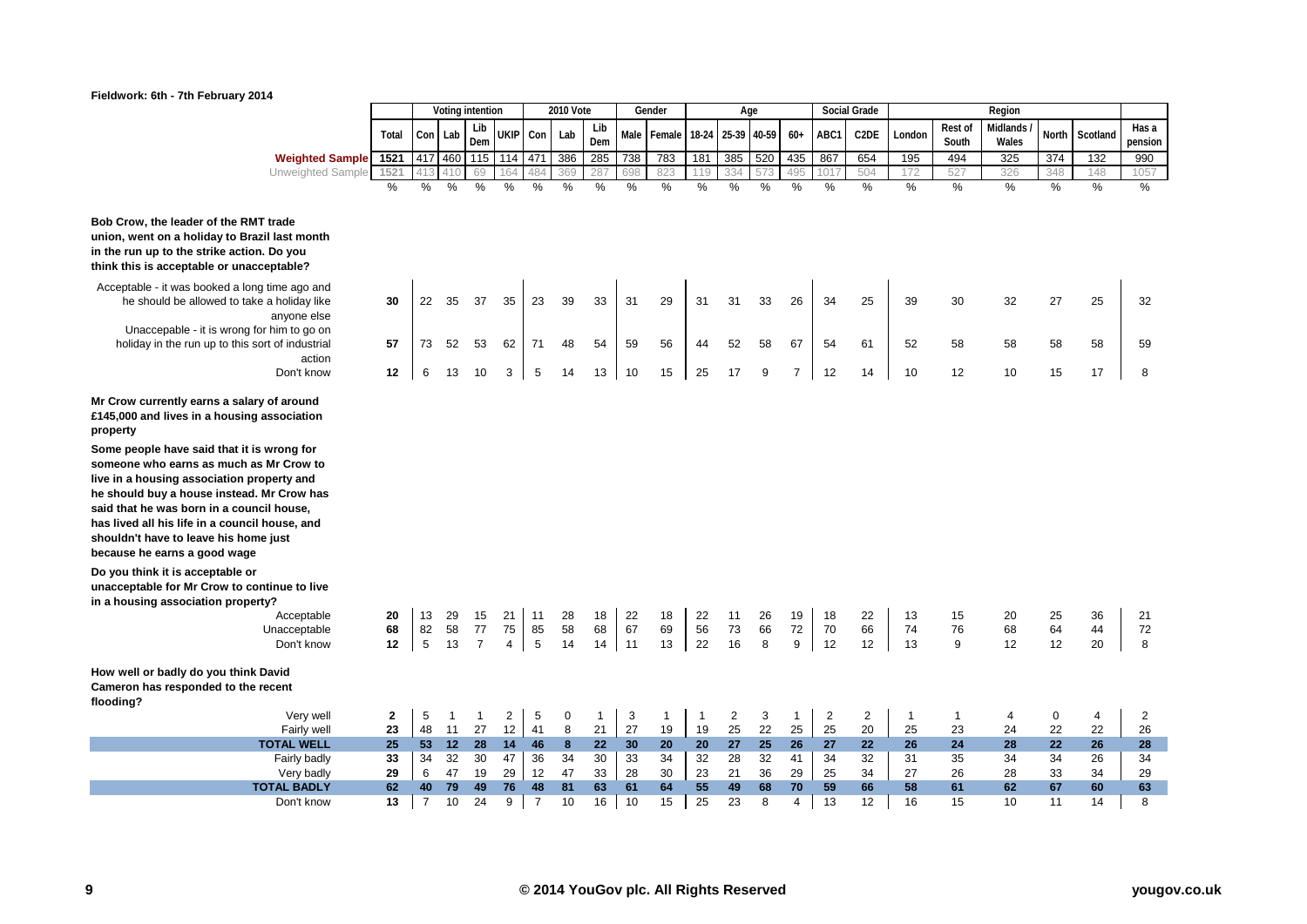

|                                                                                        |                  |                |                |     | Voting intention |             |               | <b>2010 Vote</b> |                 |                | Gender         |                   | Age          |     |                |                | <b>Social Grade</b> |               |         | Region          |       |                |         |
|----------------------------------------------------------------------------------------|------------------|----------------|----------------|-----|------------------|-------------|---------------|------------------|-----------------|----------------|----------------|-------------------|--------------|-----|----------------|----------------|---------------------|---------------|---------|-----------------|-------|----------------|---------|
|                                                                                        |                  | Total          |                |     | Lib              |             |               | Lab              | Lib             |                |                | 18-24 25-39 40-59 |              |     | $60+$          |                | C2DE                | London        | Rest of | <b>Midlands</b> | North |                | Has a   |
|                                                                                        |                  |                | Con Lab        |     | Dem              | <b>UKIP</b> | Con           |                  | Dem             |                | Male Female    |                   |              |     |                | ABC1           |                     |               | South   | Wales           |       | Scotland       | pension |
| Weighted Sample 1521                                                                   |                  |                | 417            | 460 | 115              | 114 471     |               | 386              | 285             | 738            | 783            | 181               | 385          | 520 | 435            | 867            | 654                 | 195           | 494     | 325             | 374   | 132            | 990     |
| Unweighted Sample                                                                      |                  | 1521           |                | 410 | 69               |             |               | 369              | 287             | 698            | 823            | 119               | 334          | 57  | 495            | 101            | 504                 | 172           | 527     | 326             | 348   | 148            | 1057    |
|                                                                                        |                  | $\%$           | %              | %   | %                | %           | $\frac{0}{0}$ | %                | %               | $\%$           | %              | %                 | %            | %   | %              | %              | %                   | $\frac{0}{6}$ | %       | %               | %     | %              | %       |
|                                                                                        |                  |                |                |     |                  |             |               |                  |                 |                |                |                   |              |     |                |                |                     |               |         |                 |       |                |         |
| And how well or badly do you think the<br>Environment Agency has responded to the      |                  |                |                |     |                  |             |               |                  |                 |                |                |                   |              |     |                |                |                     |               |         |                 |       |                |         |
| recent flooding?                                                                       |                  |                |                |     |                  |             |               |                  |                 |                |                |                   |              |     |                |                |                     |               |         |                 |       |                |         |
| Very well                                                                              |                  | 2              | $\overline{2}$ | 4   | $\mathbf 0$      | 1           | -1            | -1               | $\overline{2}$  | $\overline{2}$ | $\overline{2}$ | 10                | $\mathbf{1}$ | -1  | $\overline{2}$ | $\overline{2}$ | 3                   | -1            | 3       | 4               | 2     | $\overline{1}$ | 2       |
| Fairly well                                                                            |                  | 22             | 30             | 18  | 40               | 11          | 24            | 17               | 27              | 22             | 21             | 24                | 29           | 20  | 17             | 23             | 20                  | 27            | 20      | 19              | 23    | 21             | 22      |
| <b>TOTAL WELL</b>                                                                      |                  | 24             | 32             | 22  | 40               | 12          | 25            | 18               | 29              | 24             | 23             | 34                | 30           | 21  | 19             | 25             | 23                  | 28            | 23      | 23              | 25    | 22             | 24      |
| Fairly badly                                                                           |                  | 32             | 37             | 33  | 32               | 31          | 37            | 34               | $\overline{29}$ | 33             | 31             | 26                | 31           | 35  | 33             | 33             | 31                  | 29            | 28      | 37              | 33    | 39             | 35      |
| Very badly                                                                             |                  | 32             | 25             | 35  | 16               | 44          | 31            | 37               | 32              | 32             | 32             | 17                | 19           | 36  | 44             | 29             | 35                  | 30            | 35      | 31              | 31    | 24             | 34      |
| <b>TOTAL BADLY</b>                                                                     |                  | 64             | 62             | 68  | 48               | 75          | 68            | $71$             | 61              | 65             | 63             | 43                | 50           | 71  | 77             | 62             | 66                  | 59            | 63      | 68              | 64    | 63             | 69      |
| Don't know                                                                             |                  | 12             | 6              | 10  | 11               | 13          | 6             | 11               | 10              | 10             | 13             | 22                | 20           | 8   | 5              | 12             | 12                  | 13            | 13      | 9               | 11    | 15             | 8       |
|                                                                                        | Jan<br>$30 - 31$ | Feb<br>$6 - 7$ |                |     |                  |             |               |                  |                 |                |                |                   |              |     |                |                |                     |               |         |                 |       |                |         |
| Thinking about government spending on                                                  |                  |                |                |     |                  |             |               |                  |                 |                |                |                   |              |     |                |                |                     |               |         |                 |       |                |         |
| flood defences, which of the following best                                            |                  |                |                |     |                  |             |               |                  |                 |                |                |                   |              |     |                |                |                     |               |         |                 |       |                |         |
| reflects your view?                                                                    |                  |                |                |     |                  |             |               |                  |                 |                |                |                   |              |     |                |                |                     |               |         |                 |       |                |         |
| The government should spend more on flood                                              |                  |                |                |     |                  |             |               |                  |                 |                |                |                   |              |     |                |                |                     |               |         |                 |       |                |         |
| defences, even if this means tax rises or bigger                                       | 38               | 49             |                | 59  | 41               | 65          | 48            | 60               | 54              | 52             | 47             | 32                | 34           | 54  | 64             | 48             | 51                  | 45            | 50      | 49              | 50    | 49             | 54      |
| cuts elsewhere                                                                         |                  |                |                |     |                  |             |               |                  |                 |                |                |                   |              |     |                |                |                     |               |         |                 |       |                |         |
| The government is already spending as much                                             | 36               | 26             | 44             | 16  | 27               | 21          | 39            | 15               | 19              | 30             | 22             | 34                | 30           | 24  | 21             | 29             | 22                  | 23            | 25      | 27              | 27    | 30             | 27      |
| as it can reasonably afford on flood defences                                          |                  |                |                |     |                  |             |               |                  |                 |                |                |                   |              |     |                |                |                     |               |         |                 |       |                |         |
| Don't know                                                                             | 26               | 25             | 12             | 25  | 31               | 14          | 13            | 26               | 27              | 18             | 31             | 34                | 36           | 21  | 15             | 23             | 27                  | 32            | 25      | 24              | 23    | 20             | 18      |
|                                                                                        |                  |                |                |     |                  |             |               |                  |                 |                |                |                   |              |     |                |                |                     |               |         |                 |       |                |         |
| The environment agency only has limited                                                |                  |                |                |     |                  |             |               |                  |                 |                |                |                   |              |     |                |                |                     |               |         |                 |       |                |         |
| resources to spend and needs to makes                                                  |                  |                |                |     |                  |             |               |                  |                 |                |                |                   |              |     |                |                |                     |               |         |                 |       |                |         |
| choices about where it spends its money.                                               |                  |                |                |     |                  |             |               |                  |                 |                |                |                   |              |     |                |                |                     |               |         |                 |       |                |         |
| When making decisions about flood                                                      |                  |                |                |     |                  |             |               |                  |                 |                |                |                   |              |     |                |                |                     |               |         |                 |       |                |         |
| prevention measures, how do you think the<br>environment agency should concentrate its |                  |                |                |     |                  |             |               |                  |                 |                |                |                   |              |     |                |                |                     |               |         |                 |       |                |         |
| resources?                                                                             |                  |                |                |     |                  |             |               |                  |                 |                |                |                   |              |     |                |                |                     |               |         |                 |       |                |         |
|                                                                                        |                  |                |                |     |                  |             |               |                  |                 |                |                |                   |              |     |                |                |                     |               |         |                 |       |                |         |
| Should concentrate resources on helping                                                |                  | 16             |                |     |                  |             | 17            | 13               | 17              |                | 17             |                   |              |     |                | 15             |                     |               | 17      |                 |       | 20             |         |
| isolated homes in rural areas that face the most                                       |                  |                | 16             | 16  | 24               |             |               |                  |                 | 16             |                | 25                | 13           | 16  | 16             |                | 19                  | 19            |         | 15              | 14    |                | 15      |
| severe impacts from floods                                                             |                  |                |                |     |                  |             |               |                  |                 |                |                |                   |              |     |                |                |                     |               |         |                 |       |                |         |
| Should concentrate resources on helping homes                                          |                  |                |                |     |                  |             |               |                  |                 |                |                |                   |              |     |                |                |                     |               |         |                 |       |                |         |
| in towns and villages where there are a greater                                        |                  | 52             | 61             | 53  | 46               | 63          | 58            | 52               | 52              | 60             | 45             | 41                | 46           | 59  | 55             | 58             | 44                  | 53            | 48      | 55              | 56    | 53             | 58      |
| number of people and homes affected by floods                                          |                  |                |                |     |                  |             |               |                  |                 |                |                |                   |              |     |                |                |                     |               |         |                 |       |                |         |
| Don't know                                                                             |                  | 31             | 23             | 31  | 30               | 23          | 25            | 35               | 30              | 24             | 38             | 34                |              | 25  | 28             | 27             | 37                  | 28            | 35      | 30              | 30    | 27             | 27      |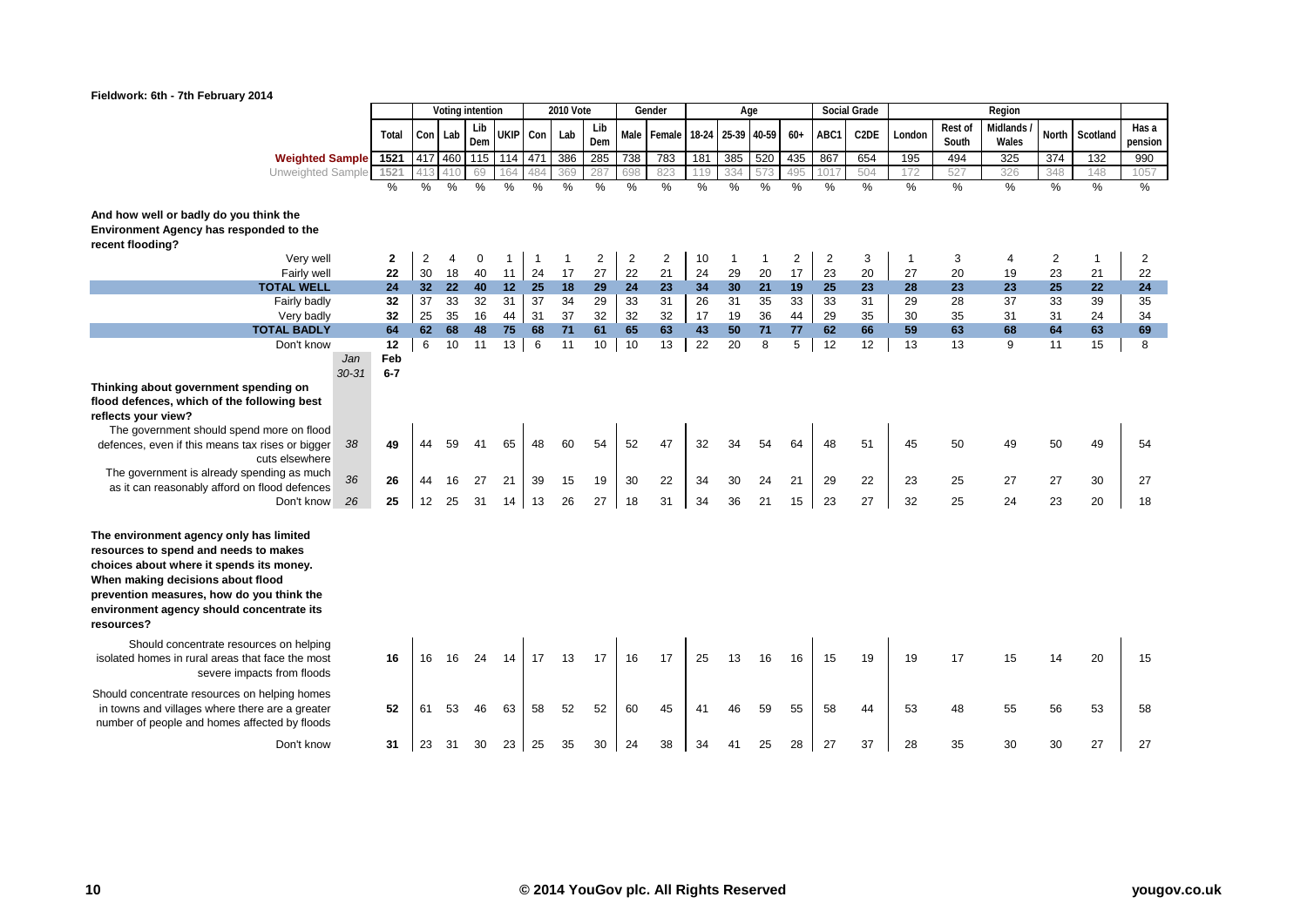

|                                                                  |                |                |                | Voting intention |                |                | <b>2010 Vote</b> |               |                | Gender         |     |     | Age               |                         |               | Social Grade      |               |                | Region         |                |                |                |
|------------------------------------------------------------------|----------------|----------------|----------------|------------------|----------------|----------------|------------------|---------------|----------------|----------------|-----|-----|-------------------|-------------------------|---------------|-------------------|---------------|----------------|----------------|----------------|----------------|----------------|
|                                                                  |                |                |                |                  |                |                |                  |               |                |                |     |     |                   |                         |               |                   |               |                |                |                |                |                |
|                                                                  | Total          | Con            | Lab            | Lib<br>Dem       | <b>UKIP</b>    | Con            | Lab              | Lib<br>Dem    | Male           | Female         |     |     | 18-24 25-39 40-59 | $60+$                   | ABC1          | C <sub>2</sub> DE | London        | Rest of        | Midlands       | North          | Scotland       | Has a          |
|                                                                  |                |                |                |                  |                |                |                  |               |                |                |     |     |                   |                         |               |                   |               | South          | Wales          |                |                | pension        |
| <b>Weighted Sample</b>                                           | 1521           | 417            | 460            | 115              | 114            | 471            | 386              | 285           | 738            | 783            | 181 | 385 | 520               | 435                     | 867           | 654               | 195           | 494            | 325            | 374            | 132            | 990            |
| <b>Unweighted Sample</b>                                         | 1521           | 413            |                | 69               | 64             | 484            | 369              | 287           | 698            | 823            | 119 | 334 |                   | 495                     | 101           | 504               | 172           | 527            | 326            | 348            | 148            | 1057           |
|                                                                  | $\frac{0}{2}$  | %              | %              | %                | %              | %              | %                | $\frac{0}{0}$ | $\frac{0}{2}$  | $\frac{0}{0}$  | %   | %   | %                 | %                       | $\frac{9}{6}$ | %                 | $\frac{0}{0}$ | $\%$           | %              | %              | %              | $\frac{0}{0}$  |
| Do you think Chris Smith, the current head                       |                |                |                |                  |                |                |                  |               |                |                |     |     |                   |                         |               |                   |               |                |                |                |                |                |
| of the environment agency, should resign                         |                |                |                |                  |                |                |                  |               |                |                |     |     |                   |                         |               |                   |               |                |                |                |                |                |
| over the Environment Agency's handling of                        |                |                |                |                  |                |                |                  |               |                |                |     |     |                   |                         |               |                   |               |                |                |                |                |                |
| the flooding?                                                    |                |                |                |                  |                |                |                  |               |                |                |     |     |                   |                         |               |                   |               |                |                |                |                |                |
| Should resign from his role                                      | 29             | 27             | 34             | 23               | 40             | 32             | 34               | 31            | 33             | 26             | 14  | 17  | 31                | 45                      | 28            | 31                | 30            | 30             | 28             | 29             | 32             | 31             |
| Should remain in his role                                        | 31             | 43             | 27             | 40               | 28             | 36             | 25               | 37            | 36             | 27             | 31  | 38  | 36                | 20                      | 36            | 25                | 39            | 28             | 30             | 32             | 32             | 36             |
| Don't know                                                       | 39             | 30             | 39             | 37               | 32             | 32             | 41               | 32            | 31             | 47             | 55  | 45  | 34                | 35                      | 36            | 44                | 31            | 42             | 42             | 39             | 36             | 33             |
| Do you think foreign people coming to visit                      |                |                |                |                  |                |                |                  |               |                |                |     |     |                   |                         |               |                   |               |                |                |                |                |                |
|                                                                  |                |                |                |                  |                |                |                  |               |                |                |     |     |                   |                         |               |                   |               |                |                |                |                |                |
| or live in the United Kingdom should or                          |                |                |                |                  |                |                |                  |               |                |                |     |     |                   |                         |               |                   |               |                |                |                |                |                |
| should have to pay for<br>Emergency medical treatment they might |                |                |                |                  |                |                |                  |               |                |                |     |     |                   |                         |               |                   |               |                |                |                |                |                |
| need while in the UK                                             |                |                |                |                  |                |                |                  |               |                |                |     |     |                   |                         |               |                   |               |                |                |                |                |                |
| Should have to pay                                               | 62             | 75             | 52             | 33               | 84             | 77             | 57               | 45            | 57             | 66             | 41  | 53  | 66                | 72                      | 58            | 66                | 49            | 61             | 69             | 66             | 52             | 65             |
| Should not have to pay                                           | 29             | 21             | 39             | 48               | 14             | 19             | 35               | 43            | 34             | 25             | 41  | 36  | 25                | 24                      | 35            | 23                | 36            | 31             | 22             | 26             | 43             | 28             |
| Don't know                                                       | 9              | $\overline{4}$ | 8              | 19               | $\mathbf{1}$   | $\overline{4}$ | 9                | 12            | 8              | 9              | 18  | 11  | 9                 | 4                       | 8             | 11                | 15            | 9              | 9              | $\overline{7}$ | 5              | $\overline{7}$ |
|                                                                  |                |                |                |                  |                |                |                  |               |                |                |     |     |                   |                         |               |                   |               |                |                |                |                |                |
| Routine medical treatment they might need                        |                |                |                |                  |                |                |                  |               |                |                |     |     |                   |                         |               |                   |               |                |                |                |                |                |
| while in the UK                                                  |                |                |                |                  |                |                |                  |               |                |                |     |     |                   |                         |               |                   |               |                |                |                |                |                |
| Should have to pay                                               | 84             | 96             | 81             | 67               | 97             | 96             | 83               | 74            | 82             | 87             | 63  | 79  | 87                | 94                      | 84            | 85                | 72            | 85             | 85             | 90             | 81             | 87             |
| Should not have to pay                                           | 9              | 3              | 13             | 24               | $\overline{2}$ | 3              | 10               | 18            | 13             | 6              | 20  | 11  | 9                 | $\overline{\mathbf{4}}$ | 10            | 8                 | 17            | 8              | $\overline{7}$ | $\overline{7}$ | 15             | 9              |
| Don't know                                                       | $\overline{7}$ | $\mathbf{1}$   | 6              | 10               | $\mathbf{1}$   | $\mathbf{1}$   | $\overline{7}$   | 8             | $\,6\,$        | $\overline{7}$ | 17  | 10  | $\overline{4}$    | 3                       | 6             | $\overline{7}$    | 11            | $\overline{7}$ | 8              | $\overline{4}$ | 4              | $\overline{4}$ |
|                                                                  |                |                |                |                  |                |                |                  |               |                |                |     |     |                   |                         |               |                   |               |                |                |                |                |                |
| Do you think the government is or is not                         |                |                |                |                  |                |                |                  |               |                |                |     |     |                   |                         |               |                   |               |                |                |                |                |                |
| doing enough to stop or get payment from                         |                |                |                |                  |                |                |                  |               |                |                |     |     |                   |                         |               |                   |               |                |                |                |                |                |
| foreign people getting medical treatment in                      |                |                |                |                  |                |                |                  |               |                |                |     |     |                   |                         |               |                   |               |                |                |                |                |                |
| the UK?                                                          |                |                |                |                  |                |                |                  |               |                |                |     |     |                   |                         |               |                   |               |                |                |                |                |                |
| The government could and should do more to                       |                |                |                |                  |                |                |                  |               |                |                |     |     |                   |                         |               |                   |               |                |                |                |                |                |
| prevent or get payment from foreign people                       | 76             | 90             | 70             | 59               | 94             | 91             | 71               | 68            | 76             | 76             | 49  | 65  | 83                | 89                      | 73            | 80                | 69            | 78             | 75             | 79             | 74             | 81             |
| getting medical treatment in the UK                              |                |                |                |                  |                |                |                  |               |                |                |     |     |                   |                         |               |                   |               |                |                |                |                |                |
| The government is already doing all it                           |                |                |                |                  |                |                |                  |               |                |                |     |     |                   |                         |               |                   |               |                |                |                |                |                |
| reasonably can or should do to stop or get                       | 8              | 4              | 11             | 16               | 3              | 3              | 8                | 14            | 11             | 6              | 23  | 11  | 5                 | 4                       | 11            | 5                 | 11            | $\overline{7}$ | 11             | 6              | 11             | $\overline{7}$ |
| payment from foreign people getting medical                      |                |                |                |                  |                |                |                  |               |                |                |     |     |                   |                         |               |                   |               |                |                |                |                |                |
| treatment in the UK                                              |                |                |                |                  |                |                |                  |               |                |                |     |     |                   |                         |               |                   |               |                |                |                |                |                |
| Don't know                                                       | 16             | 6              | 19             | 25               | $\overline{2}$ | 6              | 21               | 18            | 14             | 18             | 28  | 25  | 12                | $\overline{7}$          | 16            | 15                | 20            | 15             | 14             | 15             | 15             | 12             |
| Do you personally have a pension?                                |                |                |                |                  |                |                |                  |               |                |                |     |     |                   |                         |               |                   |               |                |                |                |                |                |
| Yes, a private pension                                           | 18             | 26             | 16             | 10               | 26             | 27             | 16               | 15            | 23             | 14             | 3   | 16  | 19                | 25                      | 21            | 15                | 15            | 21             | 19             | 15             | 20             | 28             |
| Yes, a company pension                                           | 47             | 48             | 51             | 60               | 49             | 48             | 54               | 53            | 49             | 44             | 17  | 46  | 57                | 49                      | 52            | 40                | 49            | 44             | 45             | 52             | 47             | 72             |
| No, I do not                                                     | 32             | 25             | 29             | 25               | 25             | 25             | 26               | 29            | 24             | 39             | 72  | 32  | 23                | 26                      | 25            | 41                | 33            | 32             | 33             | 30             | 31             | $\mathbf 0$    |
| Unsure                                                           | 3              | $\mathbf{1}$   | $\overline{4}$ | 5                | $\mathbf{1}$   | $\mathbf 0$    | $\overline{4}$   | 3             | $\overline{4}$ | 3              | 8   | 6   | $\mathbf{1}$      | $\mathbf{1}$            | 3             | 4                 | 4             | $\overline{4}$ | 2              | 3              | $\overline{2}$ | $\Omega$       |
|                                                                  |                |                |                |                  |                |                |                  |               |                |                |     |     |                   |                         |               |                   |               |                |                |                |                |                |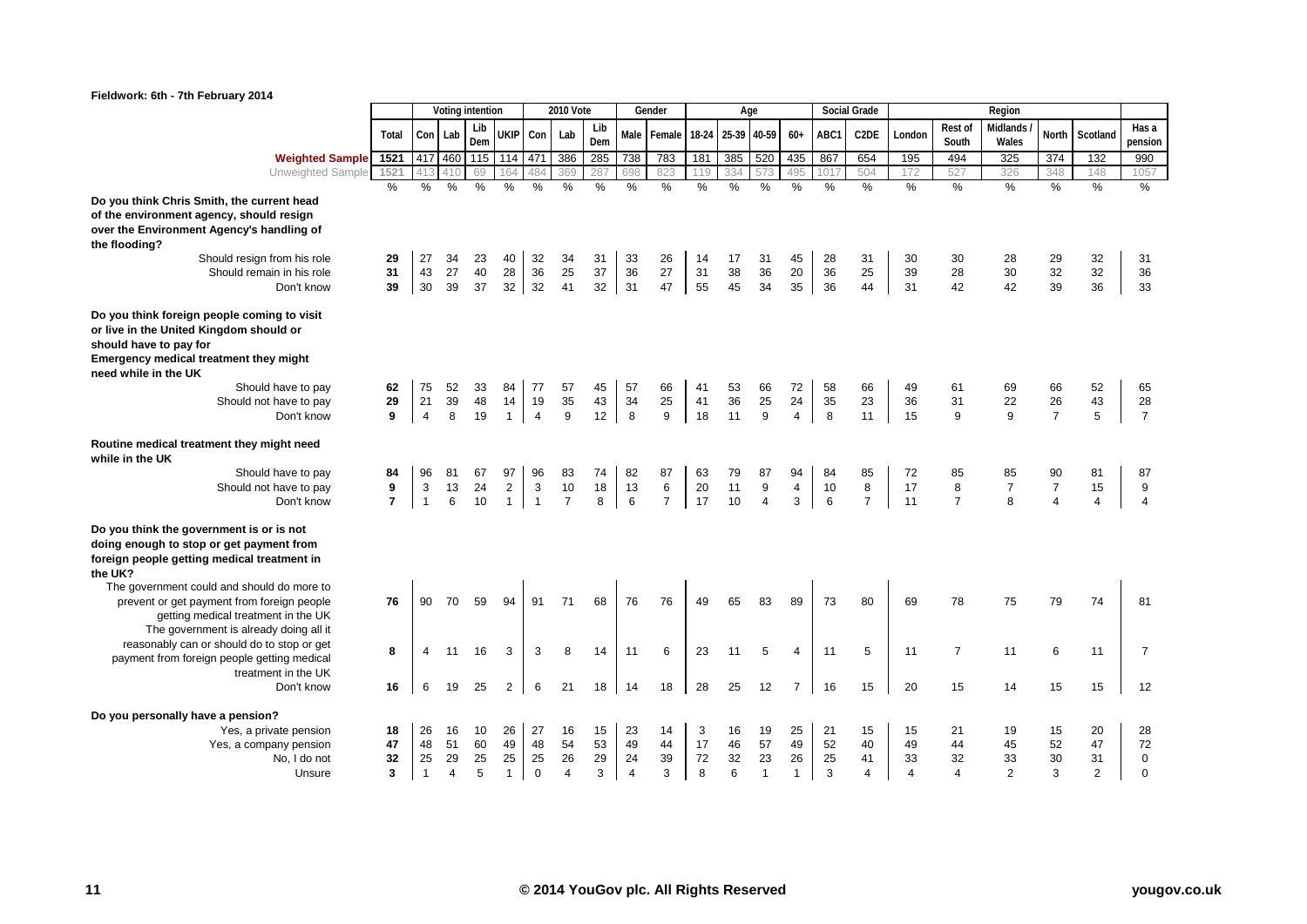

|                                                            |       |     |         | Voting intention |                     |          | 2010 Vote |     |     | Gender      |                |                       | Age |       |      | <b>Social Grade</b> |        |         | Region   |       |          |         |
|------------------------------------------------------------|-------|-----|---------|------------------|---------------------|----------|-----------|-----|-----|-------------|----------------|-----------------------|-----|-------|------|---------------------|--------|---------|----------|-------|----------|---------|
|                                                            |       |     |         | Lib              |                     |          |           | Lib |     |             |                |                       |     |       |      |                     |        | Rest of | Midlands |       |          | Has a   |
|                                                            | Total |     | Con Lab | Dem              |                     | UKIP Con | Lab       | Dem |     | Male Female |                | 18-24 25-39 40-59     |     | $60+$ | ABC1 | C2DE                | London | South   | Wales    | North | Scotland | pension |
| <b>Weighted Sample</b> 1521                                |       |     |         |                  | 417 460 115 114 471 |          | 386       | 285 | 738 | 783         | 181            | 385                   | 520 | 435   | 867  | 654                 | 195    | 494     | 325      | 374   | 132      | 990     |
| Unweighted Sample                                          | 1521  | 413 | 410     | 69               | 164                 | 484      | 369       | 287 | 698 | 823         | 119            | 334                   | 57  | 495   | 101  | 504                 | 172    | 527     | 326      | 348   | 148      | 1057    |
|                                                            | $\%$  | %   | %       | %                | %                   | %        | %         | %   | %   | %           | %              | %                     | %   | %     | %    | %                   | %      | %       | %        | %     | %        | %       |
|                                                            |       |     |         |                  |                     |          |           |     |     |             |                |                       |     |       |      |                     |        |         |          |       |          |         |
| Do you think your own pension provision                    |       |     |         |                  |                     |          |           |     |     |             |                |                       |     |       |      |                     |        |         |          |       |          |         |
| (and any other provisions you have made for                |       |     |         |                  |                     |          |           |     |     |             |                |                       |     |       |      |                     |        |         |          |       |          |         |
| retirement) will or will not provide you with a            |       |     |         |                  |                     |          |           |     |     |             |                |                       |     |       |      |                     |        |         |          |       |          |         |
| good standard of living by the time you<br>come to retire? |       |     |         |                  |                     |          |           |     |     |             |                |                       |     |       |      |                     |        |         |          |       |          |         |
| Will probably be enough to provide me with a               |       |     |         |                  |                     |          |           |     |     |             |                |                       |     |       |      |                     |        |         |          |       |          |         |
| good standard of living                                    | 15    | 24  | 14      | 10               | 16                  | 22       | 16        | 11  | 22  | 10          | $\overline{7}$ | 17                    | 18  | 15    | 19   | 11                  | 18     | 14      | 15       | 17    | 15       | 21      |
| Will probably not be enough to provide me with             |       |     |         |                  |                     |          |           |     |     |             |                |                       |     |       |      |                     |        |         |          |       |          |         |
| a good standard of living                                  | 48    | 42  | 47      | 67               | 42                  | 44       | 42        | 57  | 45  | 51          | 47             | 55                    | 62  | 25    | 51   | 44                  | 45     | 50      | 49       | 47    | 45       | 50      |
| Not applicable - I am already retired or am                |       |     |         |                  |                     |          |           |     |     |             |                |                       |     |       |      |                     |        |         |          |       |          |         |
| unable to work                                             | 19    | 21  | 19      | 10               | 26                  | 23       | 22        | 16  | 15  | 22          | 9              | $\boldsymbol{\Delta}$ | 4   | 53    | 14   | 24                  | 11     | 22      | 18       | 17    | 22       | 17      |
| Don't know                                                 | 18    | 13  | 20      | 14               | 16                  | 11       | 20        | 16  | 18  | 18          | 36             | 24                    | 17  | 6     | 16   | 21                  | 25     | 14      | 18       | 19    | 18       | 12      |
|                                                            |       |     |         |                  |                     |          |           |     |     |             |                |                       |     |       |      |                     |        |         |          |       |          |         |
| Do you think your own pension provision                    |       |     |         |                  |                     |          |           |     |     |             |                |                       |     |       |      |                     |        |         |          |       |          |         |
| (and any other provisions you have made for                |       |     |         |                  |                     |          |           |     |     |             |                |                       |     |       |      |                     |        |         |          |       |          |         |
| retirement) will or will not provide you with a            |       |     |         |                  |                     |          |           |     |     |             |                |                       |     |       |      |                     |        |         |          |       |          |         |
| good standard of living by the time you<br>come to retire? |       |     |         |                  |                     |          |           |     |     |             |                |                       |     |       |      |                     |        |         |          |       |          |         |
| [Excluding those respondents who are already               |       |     |         |                  |                     |          |           |     |     |             |                |                       |     |       |      |                     |        |         |          |       |          |         |
| retired or unable to work; n=1202]                         |       |     |         |                  |                     |          |           |     |     |             |                |                       |     |       |      |                     |        |         |          |       |          |         |
| Will probably be enough to provide me with a               |       |     |         |                  |                     |          |           |     |     |             |                |                       |     |       |      |                     |        |         |          |       |          |         |
| good standard of living                                    | 19    | 30  | 17      | 11               | 22                  | 29       | 21        | 13  | 26  | 12          | 8              | 17                    | 18  | 32    | 22   | 14                  | 20     | 18      | 18       | 21    | 19       | 25      |
| Will probably not be enough to provide me with             | 59    | 54  | 58      | 74               | 57                  | 57       | 53        | 68  | 53  | 65          | 52             | 58                    | 64  | 54    | 60   | 59                  | 51     | 65      | 60       | 57    | 58       | 61      |
| a good standard of living                                  |       |     |         |                  |                     |          |           |     |     |             |                |                       |     |       |      |                     |        |         |          |       |          |         |
| Don't know                                                 | 22    | 16  | 25      | 15               | 21                  | 15       | 26        | 19  | 21  | 23          | 40             | 25                    | 17  | 14    | 18   | 27                  | 28     | 18      | 22       | 23    | 23       | 14      |
| Do you know what an annuity is?                            |       |     |         |                  |                     |          |           |     |     |             |                |                       |     |       |      |                     |        |         |          |       |          |         |
| Yes, I know what an annuity is, what it is for and         |       |     |         |                  |                     |          |           |     |     |             |                |                       |     |       |      |                     |        |         |          |       |          |         |
| roughly how they work                                      | 26    | 35  | 24      | 22               | 35                  | 35       | 24        | 26  | 35  | 18          | 3              | 17                    | 27  | 43    | 32   | 18                  | 22     | 25      | 27       | 28    | 32       | 36      |
|                                                            |       |     |         |                  |                     |          |           |     |     |             |                |                       |     |       |      |                     |        |         |          |       |          |         |
| Yes. I have a fair idea what it is and what it is for      | 30    | 36  | 28      | 26               | 39                  | 38       | 31        | 30  | 29  | 31          | 11             | 26                    | 37  | 34    | 30   | 30                  | 25     | 35      | 26       | 31    | 25       | 35      |
| No, I have heard the word but I'm not sure what            | 30    |     |         | 32               | 22                  | 23       | 35        | 31  | 25  | 36          |                | 35                    | 30  |       | 28   |                     |        |         |          |       |          |         |
| it is                                                      |       | 23  | 33      |                  |                     |          |           |     |     |             | 44             |                       |     | 21    |      | 33                  | 36     | 27      | 35       | 28    | 31       | 26      |
| No, I have never heard of it                               | 13    | 5   | 14      | 20               | 4                   | 4        | 10        | 13  | 12  | 15          | 41             | 22                    | 6   | 2     | 9    | 18                  | 17     | 13      | 12       | 13    | 12       | 3       |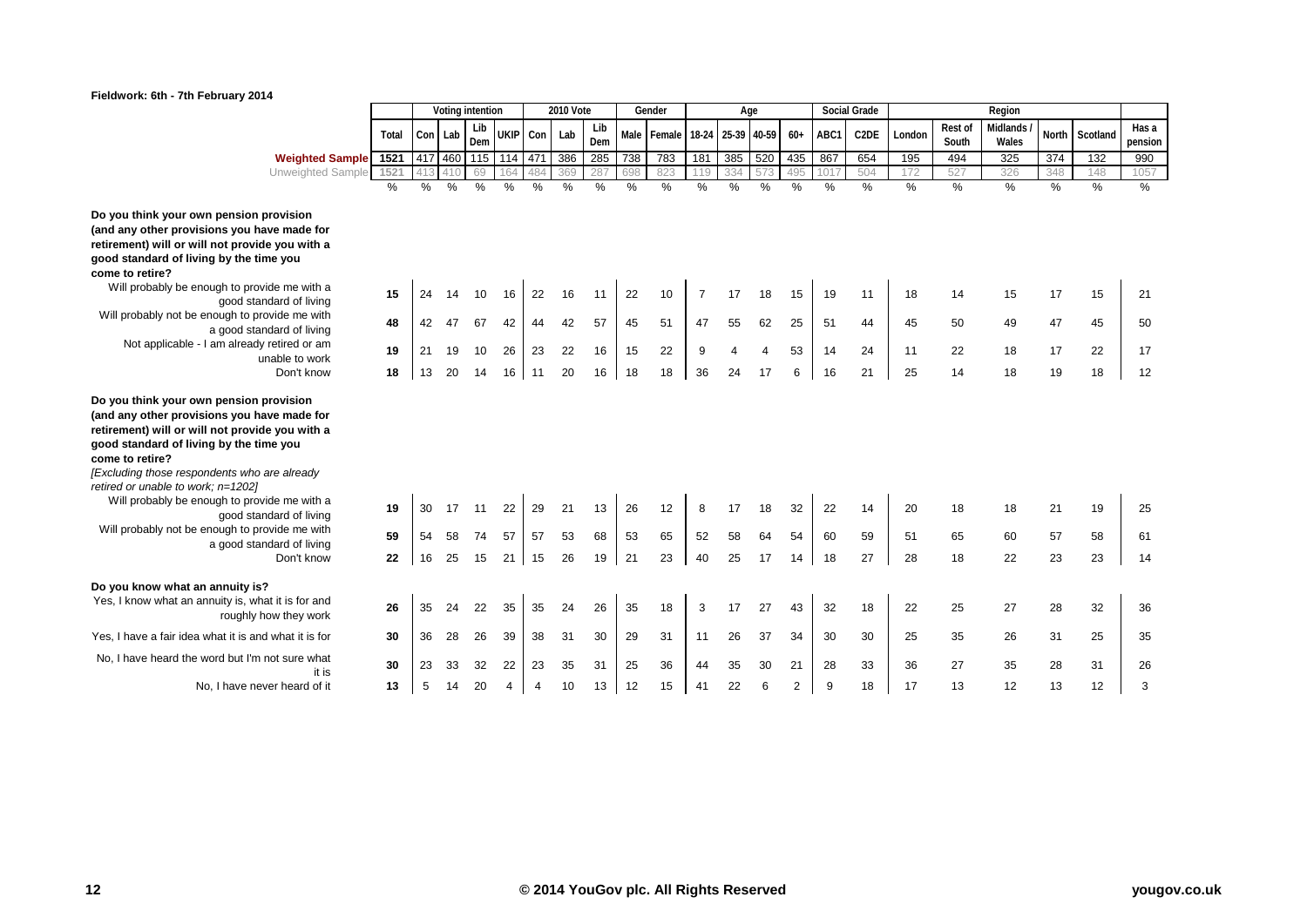

|                                                                                                                                                                                                                                                                          |                |                 |                 | Voting intention |               |                | <b>2010 Vote</b> |               |                | Gender                        |               |                | Age            |                |                | <b>Social Grade</b> |                |                | Region        |                |                  |                |
|--------------------------------------------------------------------------------------------------------------------------------------------------------------------------------------------------------------------------------------------------------------------------|----------------|-----------------|-----------------|------------------|---------------|----------------|------------------|---------------|----------------|-------------------------------|---------------|----------------|----------------|----------------|----------------|---------------------|----------------|----------------|---------------|----------------|------------------|----------------|
|                                                                                                                                                                                                                                                                          |                |                 |                 | Lib              |               |                |                  | Lib           |                |                               |               |                |                |                |                |                     |                | Rest of        | Midlands      |                |                  | Has a          |
|                                                                                                                                                                                                                                                                          | Total          | Con Lab         |                 | Dem              | UKIP Con      |                | Lab              | Dem           |                | Male Female 18-24 25-39 40-59 |               |                |                | $60+$          | ABC1           | C <sub>2</sub> DE   | London         | South          | Wales         | North          | Scotland         | pension        |
| <b>Weighted Sample</b>                                                                                                                                                                                                                                                   | 1521           | 417 460         |                 | 115              | 114           | 471            | 386              | 285           | 738            | 783                           | 181           | 385            | 520            | 435            | 867            | 654                 | 195            | 494            | 325           | 374            | 132              | 990            |
| Unweighted Sample                                                                                                                                                                                                                                                        | 1521           |                 | 410             | 69               | 164           | 484            | 369              | 287           |                | 823                           | 119           |                |                | 495            | 101            | 504                 | 172            | 527            | 326           | 348            | 148              | 1057           |
|                                                                                                                                                                                                                                                                          | $\frac{0}{6}$  | $\frac{0}{2}$   | $\frac{0}{0}$   | $\%$             | $\frac{0}{0}$ | $\%$           | $\frac{0}{0}$    | $\frac{0}{2}$ | $\%$           | $\frac{9}{6}$                 | $\frac{9}{6}$ | $\frac{0}{2}$  | $\frac{0}{0}$  | $\frac{0}{2}$  | $\frac{0}{0}$  | $\%$                | $\frac{0}{2}$  | $\frac{9}{6}$  | $\frac{0}{2}$ | $\frac{9}{6}$  | $\frac{9}{6}$    | $\frac{9}{6}$  |
| How clear are you about how your pension                                                                                                                                                                                                                                 |                |                 |                 |                  |               |                |                  |               |                |                               |               |                |                |                |                |                     |                |                |               |                |                  |                |
| scheme will translate into a pension when                                                                                                                                                                                                                                |                |                 |                 |                  |               |                |                  |               |                |                               |               |                |                |                |                |                     |                |                |               |                |                  |                |
| you come to retire?                                                                                                                                                                                                                                                      |                |                 |                 |                  |               |                |                  |               |                |                               |               |                |                |                |                |                     |                |                |               |                |                  |                |
| [Only asked to respondents who have a                                                                                                                                                                                                                                    |                |                 |                 |                  |               |                |                  |               |                |                               |               |                |                |                |                |                     |                |                |               |                |                  |                |
| company or private pension; n=1057*]                                                                                                                                                                                                                                     |                |                 |                 |                  |               |                |                  |               |                |                               |               |                |                |                |                |                     |                |                |               |                |                  |                |
| Very clear                                                                                                                                                                                                                                                               | 29             | 30              | 26              | 22               | 41            | 35             | 27               | 24            | 34             | 23                            | 10            | 11             | 22             | 53             | 32             | 23                  | 22             | 30             | 29            | 28             | 39               | 29             |
| Fairly clear                                                                                                                                                                                                                                                             | 36             | 37              | 37              | 28               | 37            | 37             | 34               | 38            | 36             | 36                            | 13            | 40             | 41             | 29             | 39             | 31                  | 30             | 40             | 35            | 38             | 27               | 36             |
| <b>TOTAL CLEAR</b>                                                                                                                                                                                                                                                       | 65             | 67              | 63              | 50               | 78            | 72             | 61               | 62            | 70             | 59                            | 23            | 51             | 63             | 82             | 71             | 54                  | 52             | 70             | 64            | 66             | 66               | 65             |
| Not very clear                                                                                                                                                                                                                                                           | 22             | 26              | 23              | 25               | 13            | 21             | 26               | 19            | 19             | 26                            | 44            | 37             | 25             | 5              | 21             | 24                  | 23             | 20             | 25            | 24             | 18               | 22             |
| Not clear at all                                                                                                                                                                                                                                                         | $\overline{7}$ | $\overline{4}$  | $\overline{7}$  | 6                | 6             | 3              | $\overline{7}$   | 10            | 4              | 10                            | 16            | 9              | 8              | 3              | 5              | 10                  | 12             | $\overline{7}$ | 5             | $\overline{7}$ | 4                | $\overline{7}$ |
| <b>TOTAL NOT CLEAR</b>                                                                                                                                                                                                                                                   | 29             | 30              | 30 <sup>°</sup> | 31               | 19            | 24             | 33               | 29            | 23             | 36                            | 60            | 46             | 33             | 8              | 26             | 34                  | 35             | 27             | 30            | 31             | 22               | 29             |
| Don't know                                                                                                                                                                                                                                                               | 6              | 3               | 8               | 19               | 3             | 3              | 6                | 9             | $\overline{7}$ | 5                             | 18            | 3              | $\overline{4}$ | 9              | 3              | 11                  | 12             | 5              | 6             | 3              | 11               | 6              |
| someone cashes in their pension fund some<br>or all of the money is used to buy an annuity<br>that will pay them a regular pension during<br>their retirement<br>From what you know, do you annuities<br>current represent good or bad value for<br>money at retirement? |                |                 |                 |                  |               |                |                  |               |                |                               |               |                |                |                |                |                     |                |                |               |                |                  |                |
| Very good value for money                                                                                                                                                                                                                                                | $\mathbf{2}$   | 2               | 3               | $\mathbf 0$      | 0             | -1             | 3                | 1             | 3              | $\overline{2}$                | 3             | $\overline{2}$ | 2              | $\mathbf{1}$   | $\overline{2}$ | $\overline{c}$      | 2              | 3              | 2             | 2              | $\overline{2}$   | 2              |
| Fairly good value for money                                                                                                                                                                                                                                              | 19             | 20              | 20              | 17               | 25            | 23             | 16               | 22            | 22             | 16                            | 20            | 14             | 17             | 24             | 18             | 19                  | 13             | 19             | 19            | 20             | 23               | 22             |
| <b>TOTAL GOOD VALUE FOR MONEY</b>                                                                                                                                                                                                                                        | 21             | 22 <sub>2</sub> | 23              | 17               | 25            | 24             | 19               | 23            | 25             | 18                            | 23            | 16             | 19             | 25             | 20             | 21                  | 15             | 22             | 21            | 22             | 25               | 24             |
| Fairly bad value for money                                                                                                                                                                                                                                               | 24             | 33              | 21              | 25               | 23            | 33             | 23               | 22            | 29             | 20                            | 11            | 22             | 27             | 28             | 28             | 19                  | 24             | 24             | 22            | 25             | 27               | 31             |
| Very bad value for money                                                                                                                                                                                                                                                 | 10             | 10              | 10              | $\overline{7}$   | 14            | 9              | 8                | 10            | 12             | 8                             | 5             | 9              | 10             | 12             | 10             | 10                  | $\overline{7}$ | 10             | 11            | 10             | 10 <sup>10</sup> | 11             |
| <b>TOTAL BAD VALUE FOR MONEY</b>                                                                                                                                                                                                                                         | 34             | 43              | 31              | 32               | 37            | 42             | 31               | 32            | 41             | 28                            | 16            | 31             | 37             | 40             | 38             | 29                  | 31             | 34             | 33            | 35             | 37               | 42             |
| Don't know                                                                                                                                                                                                                                                               | 45             | 34              | 45              | 51               | 37            | 33             | 50               | 45            | 35             | 55                            | 62            | 53             | 43             | 34             | 42             | 49                  | 54             | 44             | 46            | 44             | 38               | 34             |
| The government has proposed introducing a<br>5p charge for non-biodegradable plastic<br>bags in supermarkets and stores in England.<br>Do you support or oppose this idea?<br>Support                                                                                    | 65             | 73              | 64              | 62               | 52            | 69             | 62               | 71            | 61             | 69                            | 63            | 58             | 69             | 68             | 67             | 63                  | 57             | 62             | 72            | 66             | 70               | 66             |
| Oppose                                                                                                                                                                                                                                                                   | 27             | 22              | 29              | 28               | 47            | 27             | 30               | 23            | 31             | 24                            | 21            | 29             | 29             | 27             | 26             | 29                  | 37             | 28             | 22            | 27             | 24               | 29             |
| Don't know                                                                                                                                                                                                                                                               | $\overline{7}$ | 5               | 6               | 10               | $\mathbf{1}$  | $\overline{4}$ | 8                | 6             | 8              | $\overline{7}$                | 16            | 13             | 3              | $\overline{4}$ | $\overline{7}$ | 8                   | 6              | 10             | 6             | $\overline{7}$ | 6                | 5              |